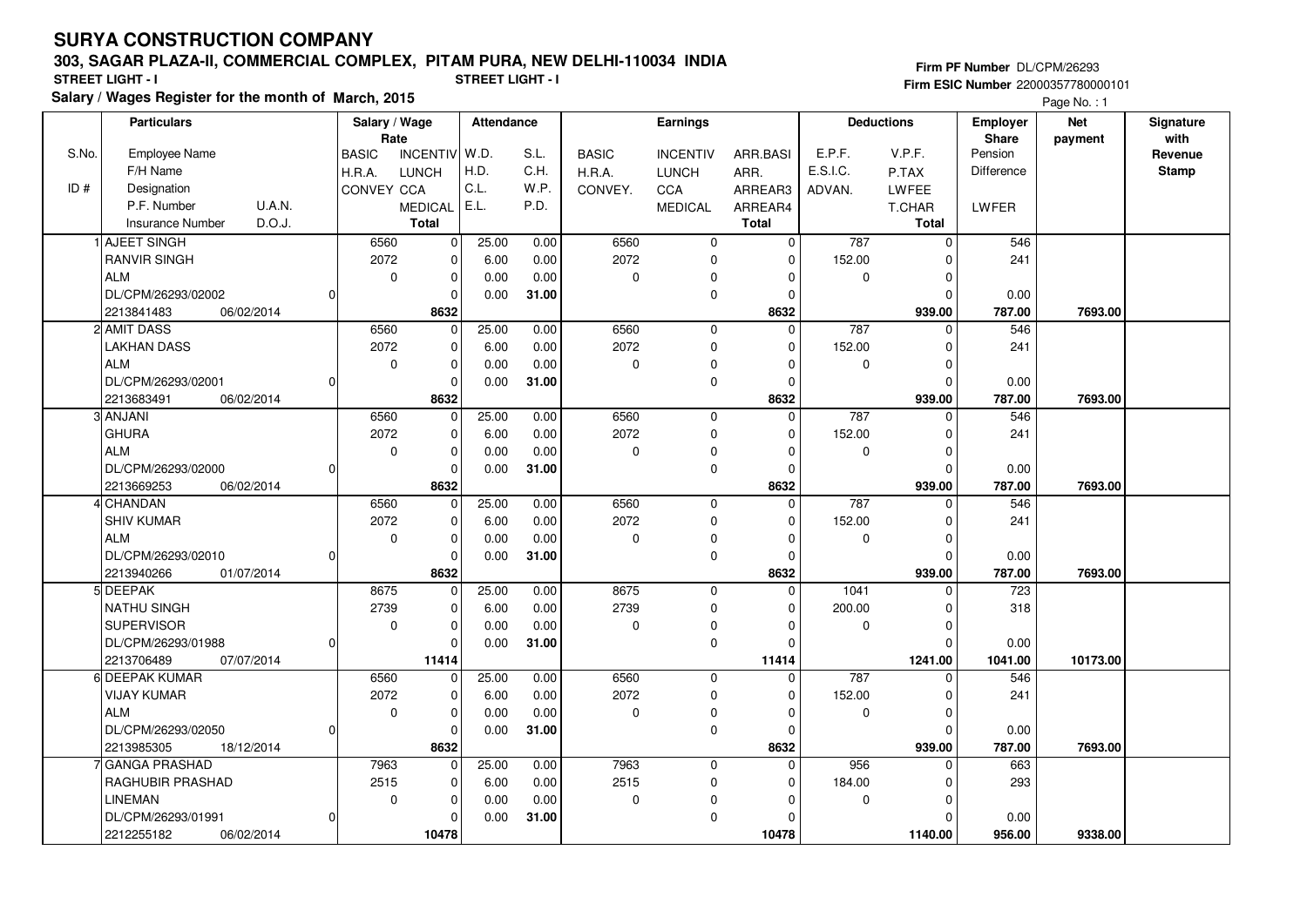### **303, SAGAR PLAZA-II, COMMERCIAL COMPLEX, PITAM PURA, NEW DELHI-110034 INDIA**

**Salary / Wages Register for the month of March, 2015 STREET LIGHT - I STREET LIGHT - I**

**Firm PF Number** DL/CPM/26293 **Firm ESIC Number** 22000357780000101

Page No.: 2

|       | <b>Particulars</b>                |          | Salary / Wage<br>Rate |                | <b>Attendance</b> |       | <b>Earnings</b> |                 |              | <b>Deductions</b> |          | <b>Employer</b><br><b>Share</b> | <b>Net</b> | Signature<br>with |
|-------|-----------------------------------|----------|-----------------------|----------------|-------------------|-------|-----------------|-----------------|--------------|-------------------|----------|---------------------------------|------------|-------------------|
| S.No. | <b>Employee Name</b>              |          | <b>BASIC</b>          | INCENTIV W.D.  |                   | S.L.  | <b>BASIC</b>    | <b>INCENTIV</b> | ARR.BASI     | E.P.F.            | V.P.F.   | Pension                         | payment    | Revenue           |
|       | F/H Name                          |          | H.R.A.                | <b>LUNCH</b>   | H.D.              | C.H.  | H.R.A.          | <b>LUNCH</b>    | ARR.         | E.S.I.C.          | P.TAX    | Difference                      |            | <b>Stamp</b>      |
| ID#   | Designation                       |          | CONVEY CCA            |                | C.L.              | W.P.  | CONVEY.         | CCA             | ARREAR3      | ADVAN.            | LWFEE    |                                 |            |                   |
|       | U.A.N.<br>P.F. Number             |          |                       | <b>MEDICAL</b> | E.L.              | P.D.  |                 | <b>MEDICAL</b>  | ARREAR4      |                   | T.CHAR   | LWFER                           |            |                   |
|       | D.O.J.<br><b>Insurance Number</b> |          |                       | <b>Total</b>   |                   |       |                 |                 | <b>Total</b> |                   | Total    |                                 |            |                   |
|       | 8 GOKUL PARSHAD                   |          | 6560                  | $\mathbf 0$    | 25.00             | 0.00  | 6560            | $\mathbf 0$     | $\mathbf 0$  | 787               | $\Omega$ | 546                             |            |                   |
|       | <b>JAGDISH PARSHAD</b>            |          | 2072                  | $\pmb{0}$      | 6.00              | 0.00  | 2072            | 0               | 0            | 152.00            |          | 241                             |            |                   |
|       | <b>ALM</b>                        |          | $\mathbf 0$           | $\pmb{0}$      | 0.00              | 0.00  | $\mathbf 0$     | 0               | n            | 0                 | O        |                                 |            |                   |
|       | DL/CPM/26293/01999                |          |                       | $\Omega$       | 0.00              | 31.00 |                 | 0               | $\Omega$     |                   | $\Omega$ | 0.00                            |            |                   |
|       | 06/02/2014<br>2213669244          |          |                       | 8632           |                   |       |                 |                 | 8632         |                   | 939.00   | 787.00                          | 7693.00    |                   |
|       | 9 GOPAL KRISHAN GUPTA             |          | 7963                  | $\mathbf 0$    | 25.00             | 0.00  | 7963            | $\mathbf 0$     | $\Omega$     | 956               | $\Omega$ | 663                             |            |                   |
|       | RAMESH CHAND                      |          | 2515                  | 0              | 6.00              | 0.00  | 2515            | 0               | $\Omega$     | 184.00            | O        | 293                             |            |                   |
|       | <b>LINEMAN</b>                    |          | $\mathbf 0$           | $\mathbf 0$    | 0.00              | 0.00  | $\pmb{0}$       | 0               | $\Omega$     | 0                 | ŋ        |                                 |            |                   |
|       | DL/CPM/26293/02009                | $\Omega$ |                       | $\Omega$       | 0.00              | 31.00 |                 | $\mathbf 0$     | $\Omega$     |                   | $\Omega$ | 0.00                            |            |                   |
|       | 2213247026<br>17/04/2014          |          |                       | 10478          |                   |       |                 |                 | 10478        |                   | 1140.00  | 956.00                          | 9338.00    |                   |
|       | 10 JAGJEEVAN RAM                  |          | 8675                  | $\mathbf 0$    | 25.00             | 0.00  | 8675            | $\mathbf 0$     | $\Omega$     | 1041              | $\Omega$ | 723                             |            |                   |
|       | LT SHYAM LAL                      |          | 2739                  | 0              | 6.00              | 0.00  | 2739            | 0               | $\Omega$     | 200.00            | $\Omega$ | 318                             |            |                   |
|       | <b>SUPERVISOR</b>                 |          | $\mathbf 0$           | $\mathbf 0$    | 0.00              | 0.00  | $\mathbf 0$     | 0               | $\Omega$     | $\mathbf 0$       | $\Omega$ |                                 |            |                   |
|       | DL/CPM/26293/01990                |          |                       | $\mathbf 0$    | 0.00              | 31.00 |                 | $\mathbf 0$     | $\Omega$     |                   | O        | 0.00                            |            |                   |
|       | 2211859480<br>06/02/2014          |          |                       | 11414          |                   |       |                 |                 | 11414        |                   | 1241.00  | 1041.00                         | 10173.00   |                   |
|       | 11 JUNG BAHADUR                   |          | 7963                  | 0              | 25.00             | 0.00  | 7963            | $\mathbf 0$     | $\Omega$     | 956               |          | 663                             |            |                   |
|       | MANGROO SAROJ                     |          | 2515                  | $\pmb{0}$      | 6.00              | 0.00  | 2515            | 0               | $\Omega$     | 184.00            | $\Omega$ | 293                             |            |                   |
|       | <b>LINEMAN</b>                    |          | $\mathbf 0$           | $\mathbf 0$    | 0.00              | 0.00  | $\pmb{0}$       | 0               | $\Omega$     | $\mathbf 0$       | O        |                                 |            |                   |
|       | DL/CPM/26293/02004                |          |                       | 0              | 0.00              | 31.00 |                 | $\mathbf 0$     | $\Omega$     |                   | n        | 0.00                            |            |                   |
|       | 2213605623<br>06/02/2014          |          |                       | 10478          |                   |       |                 |                 | 10478        |                   | 1140.00  | 956.00                          | 9338.00    |                   |
|       | 12 KISHAN LAL                     |          | 7963                  | 0              | 25.00             | 0.00  | 7963            | $\mathbf 0$     | $\Omega$     | 956               |          | 663                             |            |                   |
|       | <b>SITA RAM</b>                   |          | 2515                  | $\Omega$       | 6.00              | 0.00  | 2515            | $\mathbf 0$     | $\Omega$     | 184.00            |          | 293                             |            |                   |
|       | <b>LINEMAN</b>                    |          | $\mathbf 0$           | $\mathbf 0$    | 0.00              | 0.00  | $\pmb{0}$       | 0               | $\Omega$     | 0                 | $\Omega$ |                                 |            |                   |
|       | DL/CPM/26293/02008                | $\Omega$ |                       | 0              | 0.00              | 31.00 |                 | 0               | $\Omega$     |                   | $\Omega$ | 0.00                            |            |                   |
|       | 2213627265<br>04/04/2014          |          |                       | 10478          |                   |       |                 |                 | 10478        |                   | 1140.00  | 956.00                          | 9338.00    |                   |
|       | 13 MANOJ KUMAR                    |          | 6560                  | 0              | 25.00             | 0.00  | 6560            | $\mathbf 0$     | $\Omega$     | 787               |          | 546                             |            |                   |
|       | <b>BALRAM</b>                     |          | 2072                  | $\pmb{0}$      | 6.00              | 0.00  | 2072            | 0               | $\Omega$     | 152.00            | O        | 241                             |            |                   |
|       | <b>ALM</b>                        |          | $\mathbf 0$           | $\mathbf 0$    | 0.00              | 0.00  | $\pmb{0}$       | 0               | $\Omega$     | $\mathbf 0$       | $\Omega$ |                                 |            |                   |
|       | DL/CPM/26293/01992                | 0        |                       | $\Omega$       | 0.00              | 31.00 |                 | 0               | $\Omega$     |                   | O        | 0.00                            |            |                   |
|       | 2212469466<br>06/02/2014          |          |                       | 8632           |                   |       |                 |                 | 8632         |                   | 939.00   | 787.00                          | 7693.00    |                   |
|       | 14 NARESH                         |          | 6560                  | $\mathbf 0$    | 25.00             | 0.00  | 6560            | $\mathbf 0$     | $\Omega$     | 787               | $\Omega$ | 546                             |            |                   |
|       | LT. KESHA                         |          | 2072                  | $\mathbf 0$    | 6.00              | 0.00  | 2072            | 0               | $\Omega$     | 152.00            | O        | 241                             |            |                   |
|       | <b>ALM</b>                        |          | $\mathbf 0$           | 0              | 0.00              | 0.00  | $\mathbf 0$     | 0               | $\Omega$     | $\mathbf 0$       |          |                                 |            |                   |
|       | DL/CPM/26293/01998                |          |                       | $\Omega$       | 0.00              | 31.00 |                 | $\mathbf 0$     | $\Omega$     |                   | O        | 0.00                            |            |                   |
|       | 2213650865<br>06/02/2014          |          |                       | 8632           |                   |       |                 |                 | 8632         |                   | 939.00   | 787.00                          | 7693.00    |                   |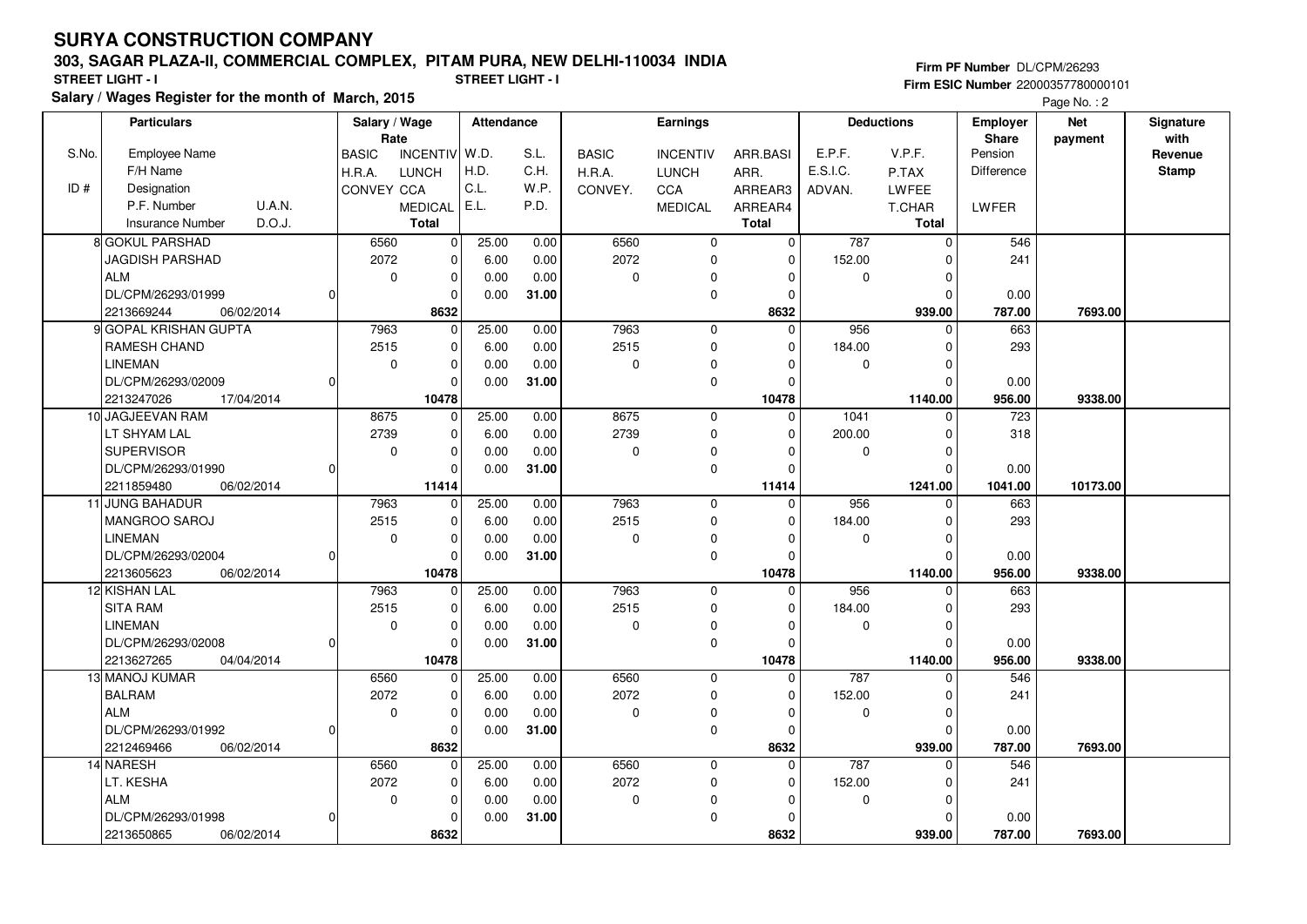### **303, SAGAR PLAZA-II, COMMERCIAL COMPLEX, PITAM PURA, NEW DELHI-110034 INDIA**

**Firm PF Number** DL/CPM/26293

**Salary / Wages Register for the month of March, 2015 STREET LIGHT - I STREET LIGHT - I Firm ESIC Number** 22000357780000101Page No. : 3

|       | <b>Particulars</b>                |                | Salary / Wage<br>Rate |                 | <b>Attendance</b> |       | Earnings     |                 |              | <b>Deductions</b> |              | <b>Employer</b>         | <b>Net</b> | Signature<br>with |
|-------|-----------------------------------|----------------|-----------------------|-----------------|-------------------|-------|--------------|-----------------|--------------|-------------------|--------------|-------------------------|------------|-------------------|
| S.No. | <b>Employee Name</b>              |                | <b>BASIC</b>          | <b>INCENTIV</b> | W.D.              | S.L.  | <b>BASIC</b> | <b>INCENTIV</b> | ARR.BASI     | E.P.F.            | V.P.F.       | <b>Share</b><br>Pension | payment    | Revenue           |
|       | F/H Name                          |                | H.R.A.                | <b>LUNCH</b>    | H.D.              | C.H.  | H.R.A.       | <b>LUNCH</b>    | ARR.         | E.S.I.C.          | P.TAX        | Difference              |            | <b>Stamp</b>      |
| ID#   | Designation                       |                | CONVEY CCA            |                 | C.L.              | W.P.  | CONVEY.      | <b>CCA</b>      | ARREAR3      | ADVAN.            | <b>LWFEE</b> |                         |            |                   |
|       | P.F. Number<br>U.A.N.             |                |                       | <b>MEDICAL</b>  | E.L.              | P.D.  |              | MEDICAL         | ARREAR4      |                   | T.CHAR       | LWFER                   |            |                   |
|       | D.O.J.<br><b>Insurance Number</b> |                |                       | <b>Total</b>    |                   |       |              |                 | <b>Total</b> |                   | Total        |                         |            |                   |
|       | 15 PRATAP                         |                | 7963                  | $\mathbf 0$     | 25.00             | 0.00  | 7963         | $\mathbf 0$     | $\mathbf 0$  | 956               | $\mathbf 0$  | 663                     |            |                   |
|       | <b>KESHA</b>                      |                | 2515                  | 0               | 6.00              | 0.00  | 2515         | $\mathbf 0$     | $\Omega$     | 184.00            |              | 293                     |            |                   |
|       | <b>LINEMAN</b>                    |                | $\mathbf 0$           | 0               | 0.00              | 0.00  | 0            | $\mathbf 0$     | $\Omega$     | 0                 | $\Omega$     |                         |            |                   |
|       | DL/CPM/26293/01993                | $\Omega$       |                       | 0               | 0.00              | 31.00 |              | $\mathbf 0$     | $\Omega$     |                   | ∩            | 0.00                    |            |                   |
|       | 2212469469<br>06/02/2014          |                |                       | 10478           |                   |       |              |                 | 10478        |                   | 1140.00      | 956.00                  | 9338.00    |                   |
|       | 16 PUSHPENDAR KUMAR               |                | 6560                  | $\mathbf 0$     | 25.00             | 0.00  | 6560         | $\mathbf 0$     | $\mathbf 0$  | 787               | $\Omega$     | 546                     |            |                   |
|       | LT. AMAR LAL                      |                | 2072                  | $\mathbf{0}$    | 6.00              | 0.00  | 2072         | $\mathbf 0$     | $\Omega$     | 152.00            | $\Omega$     | 241                     |            |                   |
|       | <b>ALM</b>                        |                | $\mathbf 0$           | $\mathbf 0$     | 0.00              | 0.00  | 0            | $\pmb{0}$       | $\Omega$     | 0                 | $\Omega$     |                         |            |                   |
|       | DL/CPM/26293/02006                | $\Omega$       |                       | $\mathbf 0$     | 0.00              | 31.00 |              | $\mathbf 0$     | $\Omega$     |                   | $\Omega$     | 0.00                    |            |                   |
|       | 2213912913<br>04/04/2014          |                |                       | 8632            |                   |       |              |                 | 8632         |                   | 939.00       | 787.00                  | 7693.00    |                   |
|       | 17 RAJESH KUMAR                   |                | 7963                  | $\overline{0}$  | 25.00             | 0.00  | 7963         | $\mathbf 0$     | $\Omega$     | 956               |              | 663                     |            |                   |
|       | <b>DUDH NATH</b>                  |                | 2515                  | 0               | 6.00              | 0.00  | 2515         | $\mathbf 0$     | $\Omega$     | 184.00            |              | 293                     |            |                   |
|       | <b>LINEMAN</b>                    |                | $\mathbf 0$           | $\overline{0}$  | 0.00              | 0.00  | 0            | 0               | $\Omega$     | 0                 | $\Omega$     |                         |            |                   |
|       | DL/CPM/26293/01987                | $\Omega$       |                       | $\mathbf 0$     | 0.00              | 31.00 |              | $\mathbf 0$     | $\Omega$     |                   | $\Omega$     | 0.00                    |            |                   |
|       | 2211859473<br>06/02/2014          |                |                       | 10478           |                   |       |              |                 | 10478        |                   | 1140.00      | 956.00                  | 9338.00    |                   |
|       | 18 RAJESH KUMAR                   |                | 7963                  | $\overline{0}$  | 25.00             | 0.00  | 7963         | $\mathbf{0}$    | $\Omega$     | 956               | $\Omega$     | 663                     |            |                   |
|       | <b>GURU PRASAD</b>                |                | 2515                  | $\mathbf{0}$    | 6.00              | 0.00  | 2515         | $\mathbf 0$     | $\Omega$     | 184.00            | $\Omega$     | 293                     |            |                   |
|       | <b>LINEMAN</b>                    |                | $\mathbf 0$           | $\mathbf 0$     | 0.00              | 0.00  | 0            | 0               | $\Omega$     | 0                 | $\Omega$     |                         |            |                   |
|       | DL/CPM/26293/01997                | $\Omega$       |                       | 0               | 0.00              | 31.00 |              | $\mathbf 0$     | $\Omega$     |                   | $\Omega$     | 0.00                    |            |                   |
|       | 2213134246<br>06/02/2014          |                |                       | 10478           |                   |       |              |                 | 10478        |                   | 1140.00      | 956.00                  | 9338.00    |                   |
|       | 19 RAM KISHOR                     |                | 7963                  | 0               | 25.00             | 0.00  | 7963         | $\mathbf 0$     | $\Omega$     | 956               |              | 663                     |            |                   |
|       | <b>SUNDER LAL</b>                 |                | 2515                  | 0               | 6.00              | 0.00  | 2515         | $\mathbf 0$     | $\Omega$     | 184.00            | ŋ            | 293                     |            |                   |
|       | <b>LINEMAN</b>                    |                | $\mathbf 0$           | $\mathbf{0}$    | 0.00              | 0.00  | 0            | $\Omega$        | $\Omega$     | 0                 | $\Omega$     |                         |            |                   |
|       | DL/CPM/26293/01989                | $\overline{0}$ |                       | $\mathbf 0$     | 0.00              | 31.00 |              | $\mathbf 0$     | $\Omega$     |                   | $\Omega$     | 0.00                    |            |                   |
|       | 2211859474<br>06/02/2014          |                |                       | 10478           |                   |       |              |                 | 10478        |                   | 1140.00      | 956.00                  | 9338.00    |                   |
|       | 20 RAM RATAN                      |                | 8675                  | 0               | 25.00             | 0.00  | 8675         | $\mathbf{0}$    | $\Omega$     | 1041              |              | 723                     |            |                   |
|       | <b>DULARE LAL</b>                 |                | 2739                  | $\overline{0}$  | 6.00              | 0.00  | 2739         | 0               | $\Omega$     | 200.00            | $\Omega$     | 318                     |            |                   |
|       | <b>SUPERVISOR</b>                 |                | $\mathbf 0$           | 0               | 0.00              | 0.00  | 0            | $\mathbf 0$     | $\Omega$     | 0                 | $\Omega$     |                         |            |                   |
|       | DL/CPM/26293/01986                | $\Omega$       |                       | 0               | 0.00              | 31.00 |              | $\mathbf 0$     | $\Omega$     |                   |              | 0.00                    |            |                   |
|       | 2211685745<br>06/02/2014          |                |                       | 11414           |                   |       |              |                 | 11414        |                   | 1241.00      | 1041.00                 | 10173.00   |                   |
|       | 21 RAMJEET YADAV                  |                | 7963                  | $\mathbf{0}$    | 25.00             | 0.00  | 7963         | $\mathbf 0$     | 0            | 956               | O            | 663                     |            |                   |
|       | PHOOL CHAND YADAV                 |                | 2515                  | $\mathbf 0$     | 6.00              | 0.00  | 2515         | $\mathbf 0$     | $\Omega$     | 184.00            | $\Omega$     | 293                     |            |                   |
|       | <b>LINEMAN</b>                    |                | $\mathbf 0$           | 0               | 0.00              | 0.00  | 0            | $\mathbf 0$     | O            | 0                 | $\Omega$     |                         |            |                   |
|       | DL/CPM/26293/01994                | $\Omega$       |                       | 0               | 0.00              | 31.00 |              | $\mathbf 0$     | $\Omega$     |                   | $\Omega$     | 0.00                    |            |                   |
|       | 2212469476<br>06/02/2014          |                |                       | 10478           |                   |       |              |                 | 10478        |                   | 1140.00      | 956.00                  | 9338.00    |                   |